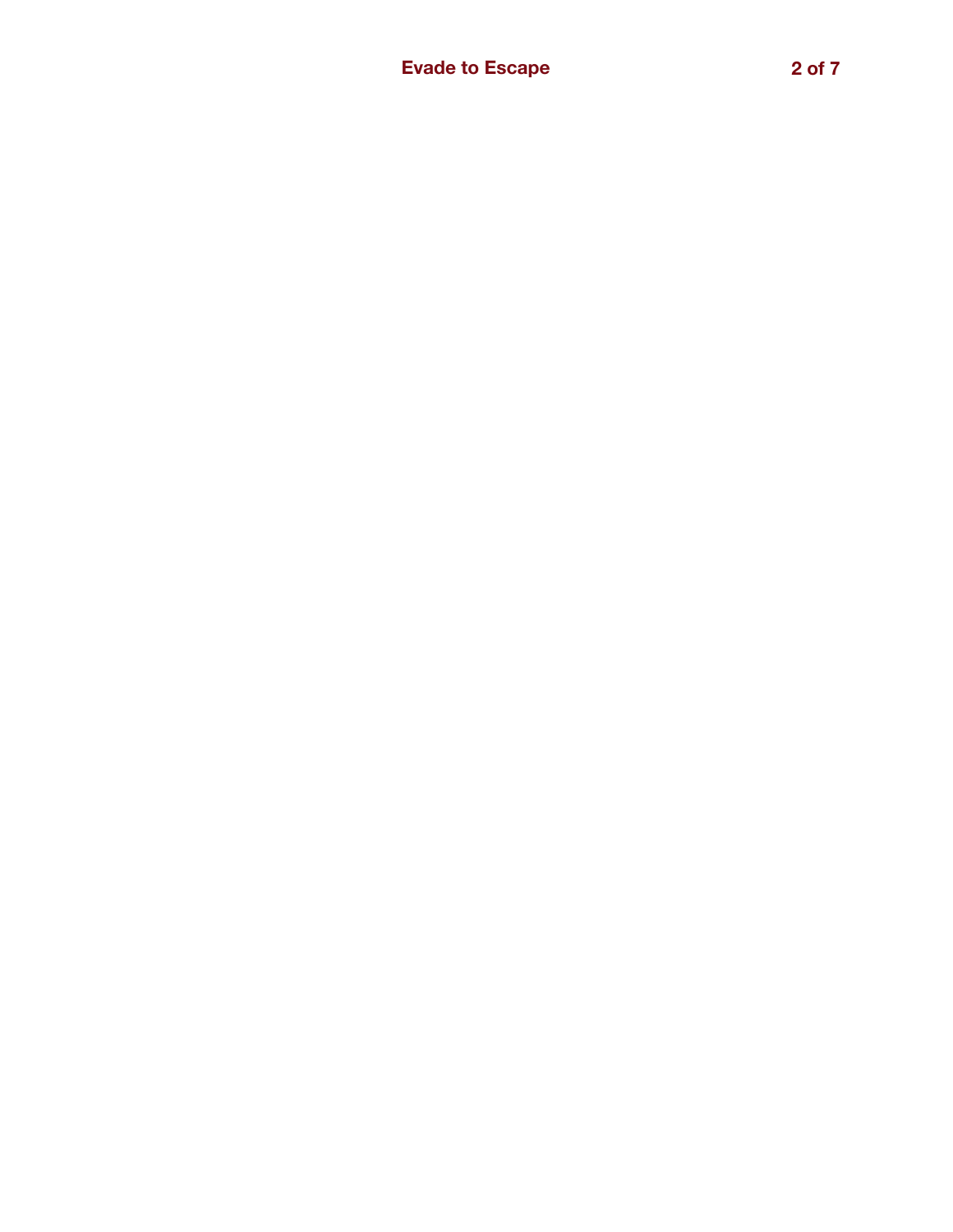What do martial arts instructors mean when they talk about **evade to escape**?

As we've mentioned in [previous articles,](https://gracemartialarts.com/2018/05/21/self-defense-advice-for-children-teens/) evasion is an important aspect of teaching at Grace Martial Arts. Here's the basic process for our instructors –

- 1. First teach awareness
- 2. Second- teach preparation
- 3. Third teach evasion (escape and run)
- 4. Fourth teach invasion only when it's necessary (stun and run)

Let's take a closer look at the third step – *evade to escape*.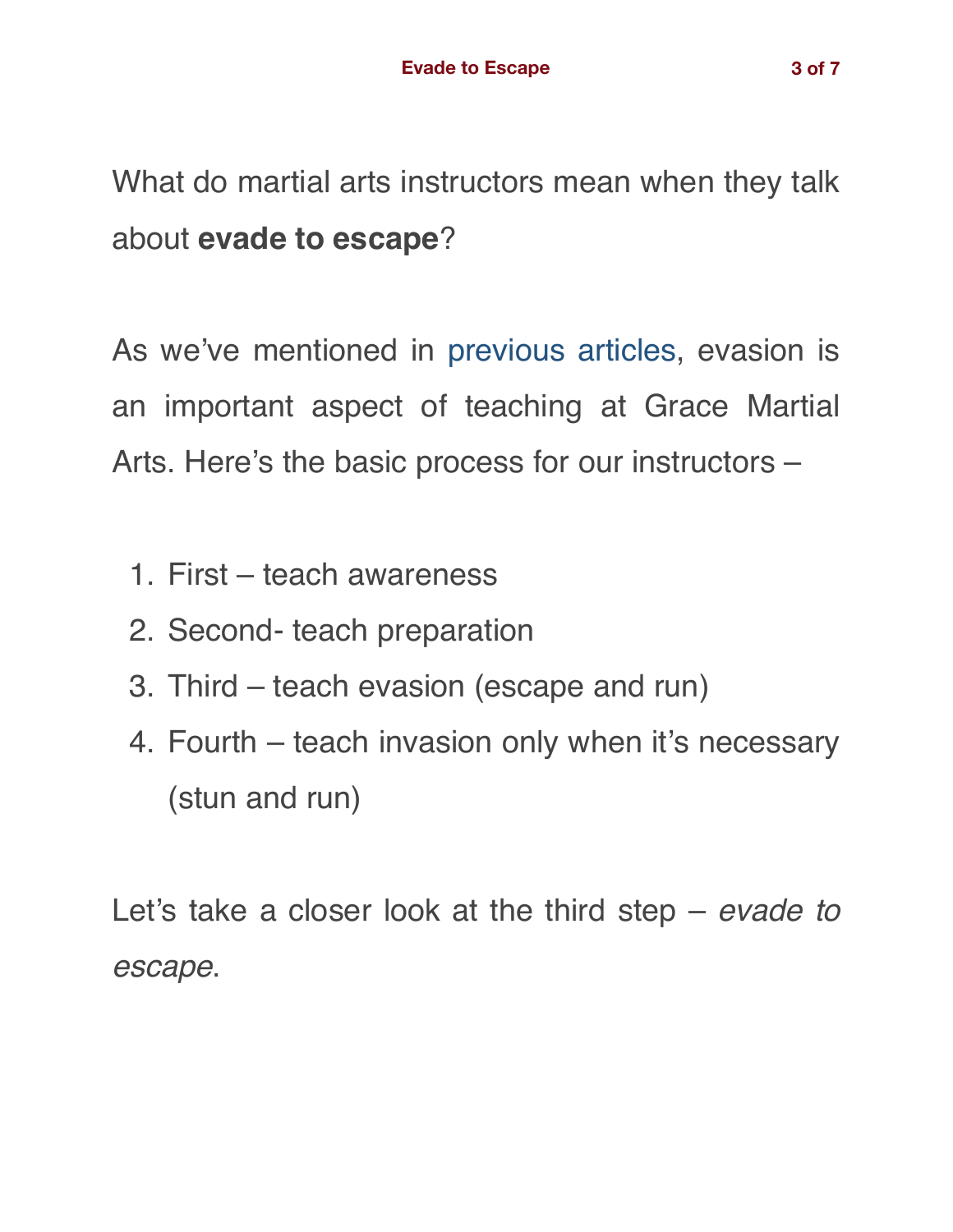Evasion in a self-defense context means evading capture. How to teach and learn that is a combination of being aware and ready to escape in case of attack.

We start with **situational awareness**. We need to be aware of our situation at all times: location, environmental elements, time of day, who is close enough to you to be a possible threat, etc. We think of it as having our "radar up" in all directions (360 degrees). It means using all of your God-given senses to assess your safety at all times. It's engaging mind, body and spirit for safety sake.

If what you see or hear doesn't seem right or safe to you, move. That may mean walking faster or even running in a different direction because of what your senses tell you.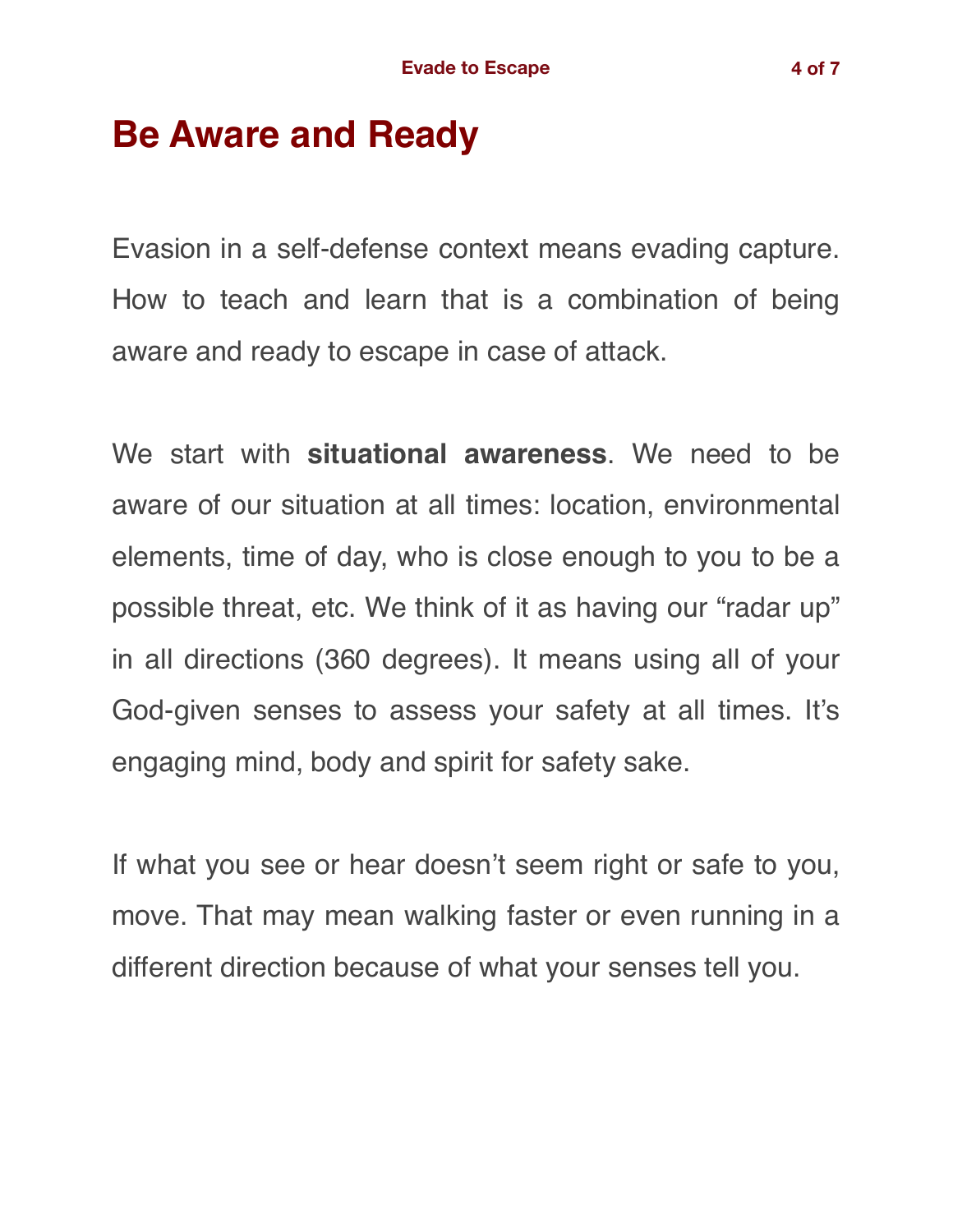If someone approaches you in an aggressive manner, yield and clear. That means moving away from them quickly and in a direction that makes it difficult for them to reach you. If you can evade and escape before they grab you, you should be fine.

## **Help!**

However, what happens if someone grabs you? The good news is you still can *evade to escape*.

We teach children, teens and women to yell something that other people would understand as a distress signal. An example for children might be – "Help! Bad man! Not my daddy! Bad man! Help!" An example for women might be – "Help! Bad man! Hurt me! Help me! Bad man!" Any words that are easy to understand and describe the danger you're in should work well.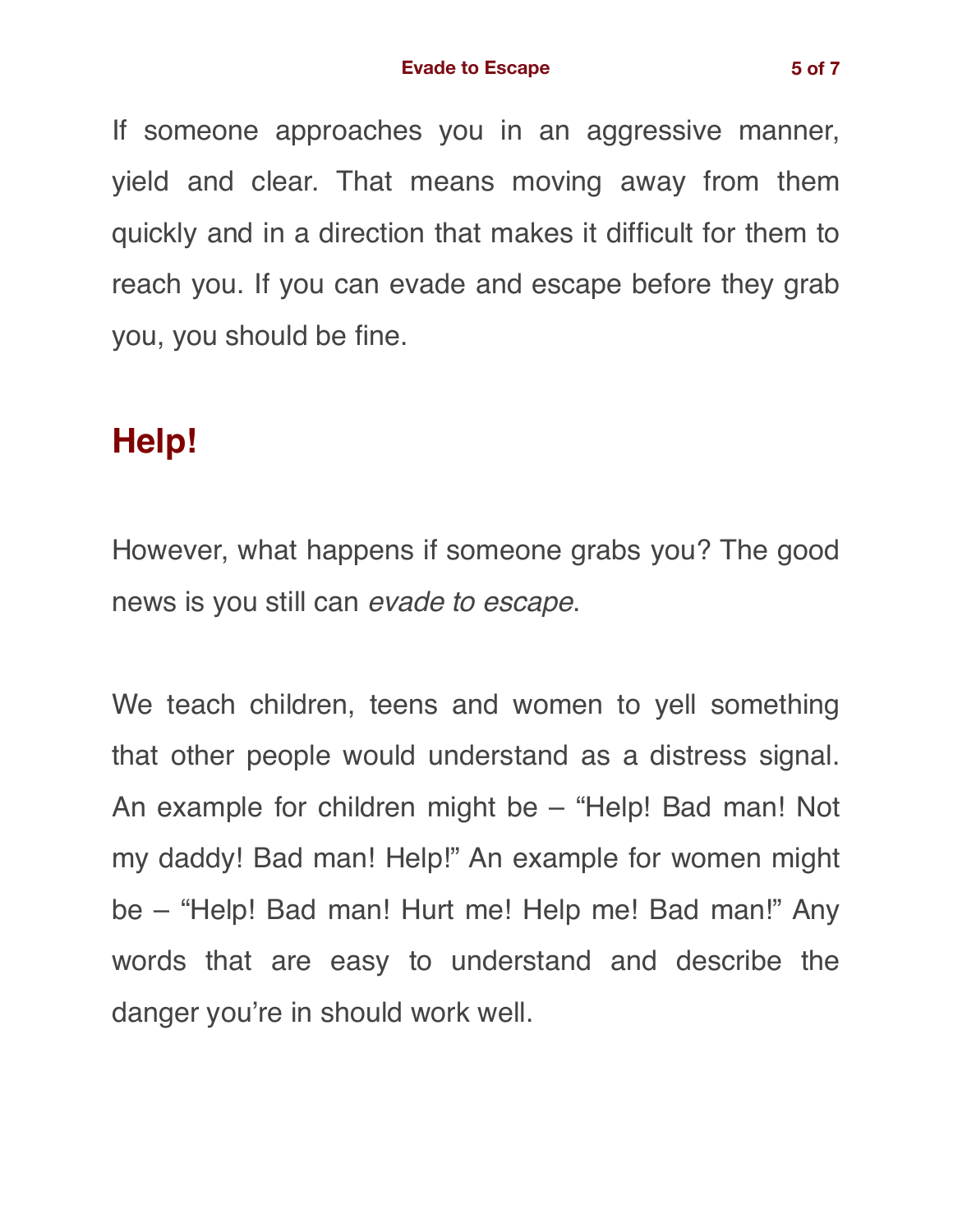## **Escape and Run!**

We teach how to get away from a variety of grabs, but it's important to remember to run after getting away. If we do a great job escaping from a grab but don't run away, the attacker will just grab us again. We have to do several things in [two seconds](https://gracemartialarts.com/safe-in-seconds/) or less:

- 1. Yell
- 2. Escape
- 3. Run

We teach children how to zig-zag run so it's more difficult for attackers to chase and grab them again. We also teach children to continue yelling descriptive words (e.g. words that describe the attack and attacker) while they're running. They can stop yelling when they reach a safe distance away from the attacker as long as the attacker isn't still chasing them.